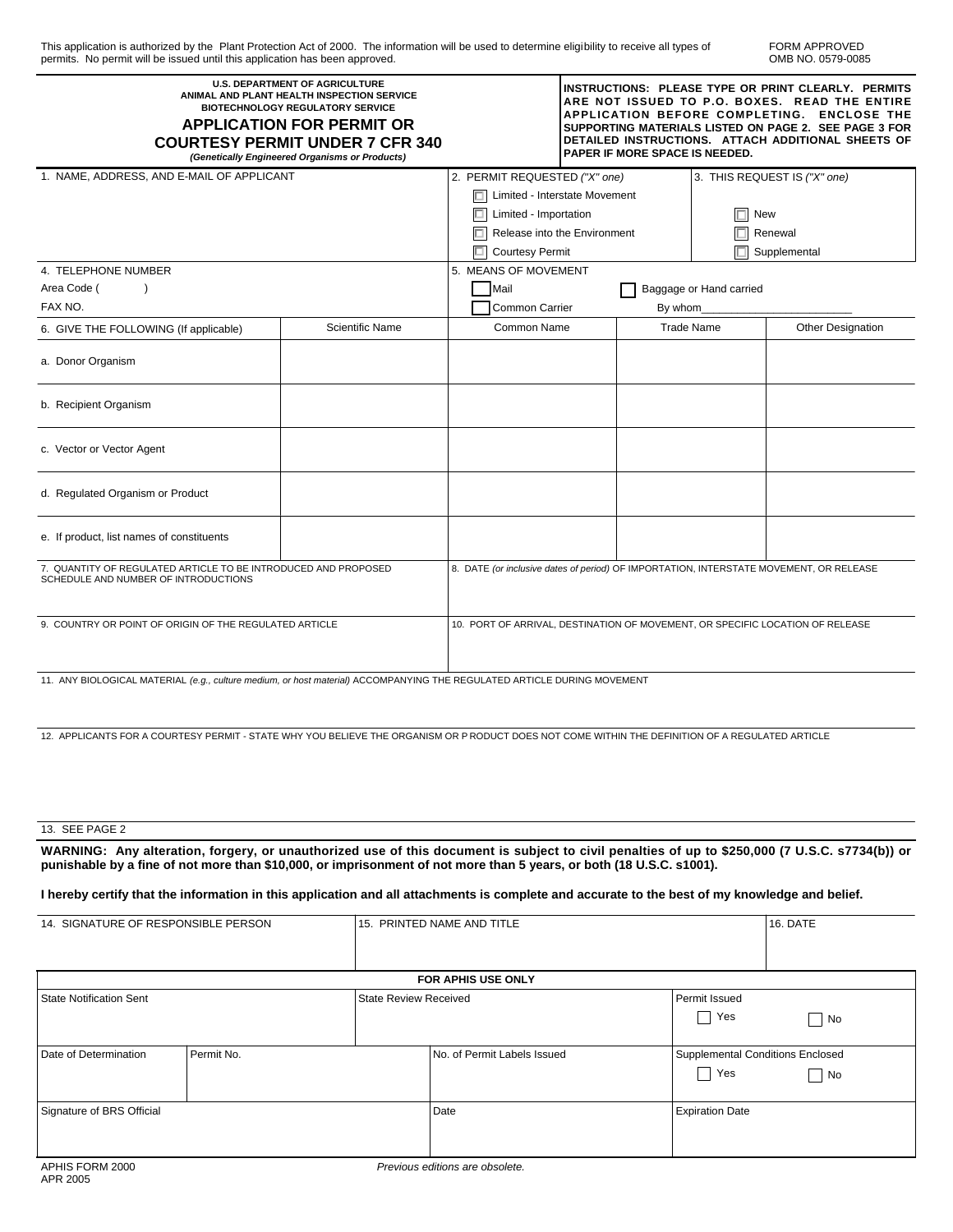| <b>ENCLOSURES</b> |                                                                                                                                                                                                                                                                                                                                                                                                                                                                                                                             | <b>ENCLOSED</b><br>(''X") | IF PREVIOUSLY SUBMITTED,<br><b>LIST DATE &amp; PERMIT NO.</b> |
|-------------------|-----------------------------------------------------------------------------------------------------------------------------------------------------------------------------------------------------------------------------------------------------------------------------------------------------------------------------------------------------------------------------------------------------------------------------------------------------------------------------------------------------------------------------|---------------------------|---------------------------------------------------------------|
| a.                | Names, addresses, and telephone numbers of the persons who developed<br>and/or supplied the regulated article.                                                                                                                                                                                                                                                                                                                                                                                                              |                           |                                                               |
| b.                | A description of the anticipated or actual expression of the altered genetic material in the<br>regulated article and how that expression differs from the expression in the non-modified<br>parental organism (e.g., morphological or structural characteristics, physiological activities<br>and processes, number of copies of inserted genetic material and the physical state of this<br>material inside the recipient organism (integrated or extrachromosomal), products and<br>secretions, growth characteristics). |                           |                                                               |
| c.                | A detailed description of the molecular biology of the system (e.g., donor-recipient-vector)<br>which is or will be used to produce the regulated article.                                                                                                                                                                                                                                                                                                                                                                  |                           |                                                               |
| d.                | Country and locality where the donor organism, recipient organism, and vector or vector<br>agent were collected, developed, and produced.                                                                                                                                                                                                                                                                                                                                                                                   |                           |                                                               |
| е.                | A detailed description of the purpose for the introduction of the regulated article including a<br>detailed description of the proposed experimental and/or production design.                                                                                                                                                                                                                                                                                                                                              |                           |                                                               |
| f.                | A detailed description of the processes, procedures, and safeguards which have been used<br>or will be used in the country of origin and in the United States to prevent contamination,<br>release, and dissemination in the production of the: donor organism; recipient organism;<br>vector or vector agent; constituent of each regulated article which is a product; and,<br>regulated article.                                                                                                                         |                           |                                                               |
| g.                | A detailed description of the intended destination (including final and all intermediate<br>destinations), uses, and/or distribution of the regulated article (e.g., greenhouses,<br>laboratory, or growth chamber location; field trial location, pilot project location; production,<br>propagation, and manufacture location; proposed sale and distribution location).                                                                                                                                                  |                           |                                                               |
| h.                | A detailed description of the proposed procedures, processes, and safeguards which will be<br>used to prevent escape and dissemination of the regulated article at each of the intended<br>destinations.                                                                                                                                                                                                                                                                                                                    |                           |                                                               |
| i.                | A detailed description of the proposed method of final disposition of the regulated article.                                                                                                                                                                                                                                                                                                                                                                                                                                |                           |                                                               |

According to the Paperwork Reduction Act of 1995, no persons are required to respond to a collection of information unless it displays a valid OMB control number. The valid OMB control number for this information collection is 0579-0085. The time required to complete this information collection is estimated to average 5 hours per response, including the time for reviewing instructions, searching existing data sources, gathering and maintaining the data needed, and completing and reviewing the collection of information.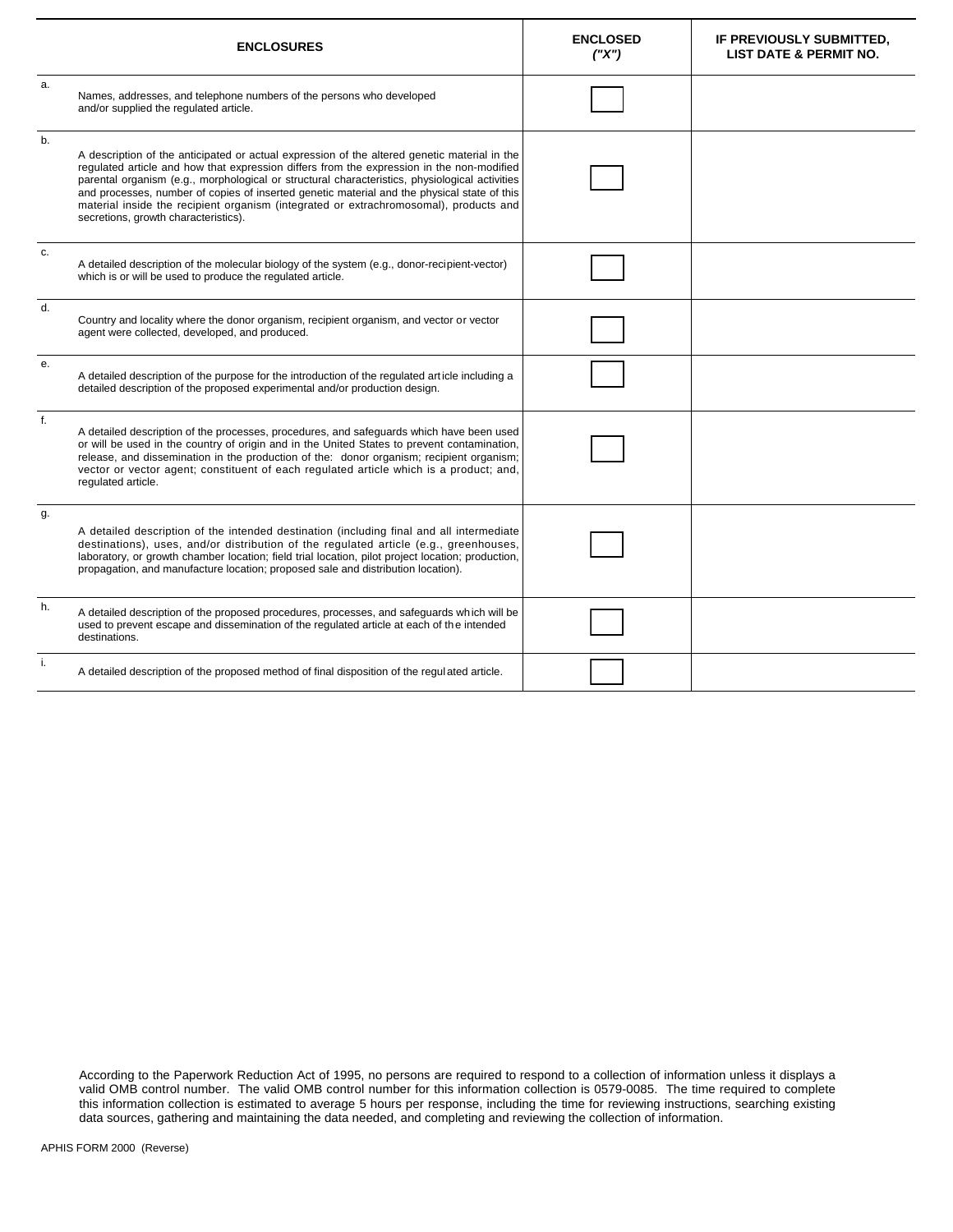# **INSTRUCTIONS - APHIS FORM 2000**

This application form may be used to apply for a limited permit for interstate movement or importation; a permit for release into the environment; or a courtesy permit.

Two copies of this application must be submitted to the U.S. Department of Agriculture, Animal and Plant Health Inspection Service, BRS, Unit 147, 4700 River Road, Riverdale, MD 20737.

Each copy of the application must be signed by the "responsible person." The responsible person is the person who has control and will maintain control over the introduction of the regulated article and ensure that all conditions contained in the permit and regulations in 7 CFR Part 340 are complied with. A responsible person must be a resident of the United States or designate an agent who is a resident of the United States.

#### **Confidential Business Information**

If there are portions of the application deemed to contain trade secret or confidential business information (CBI), each page of the application containing such information should be marked "CBI Copy." In addition, those portions of the application which are deemed "CBI" will be so designated. The second copy will have all such CBI deleted and will be marked on each page of the application where CBI was deleted "CBI Deleted." If an application does not contain CBI, the first page of both copies will be marked "No CBI."

## **Limited Permit for Interstate Movement or Importation**

The responsible person seeking a limited permit for interstate movement or importation must complete all items on the application  $EXCEPT$  12, 13(a), (b), (e), and (f).

**a. Interstate Movement** - The responsible person may apply for a single limited permit for the interstate movement of multiple regulated articles in lieu of submitting an application for each individual interstate movement. Each limited permit issued will be valid for 1 year from the date of issuance. If a permit is sought for multiple interstate movements between contained facilities, the responsible person will specify in the permit application all the regulated articles to be moved interstate; the origins and destinations of all proposed shipments; a detailed description of all the destinations (contained facilities) where regulated articles will be utilized; and a description of the containers that will be used to transport the regulated articles. A limited permit for interstate movement of a regulated article will only be valid for the movement of those regulated articles moving between those locations specified in the application. If a person seeks to move regulated articles other than those specified in the application, or to locations other than those listed in the application, a supplemental application will be submitted to BRS. No person will move a regulated article interstate unless the number of the limited permit appears on the outside of the shipping container. The responsible person who ships a regulated article interstate will keep records for 1 year to demonstrate that the regulated article arrived at its intended destination.

**b. Importation** - The responsible person seeking a limited permit for the importation of a regulated article will submit an application for a permit prior to the importation of EACH shipment of regulated articles. The responsible person importing a regulated article will keep records for 1 year demonstrating that the regulated article arrived at its intended destination.

# **Permit for Release into the Environment**

The responsible person seeking a permit for release into the environment of a regulated article should complete this form in its entirety by submitting data called for by items (1) - (16).

### **Courtesy Permit**

The responsible person seeking a courtesy permit for the introduction (importation, interstate movement, or release into the environment) of genetically engineered organisms not subject to regulation under Part 340 must complete items (1) through (4), (6), (9), (12), (13(b)), and (14) through (16).